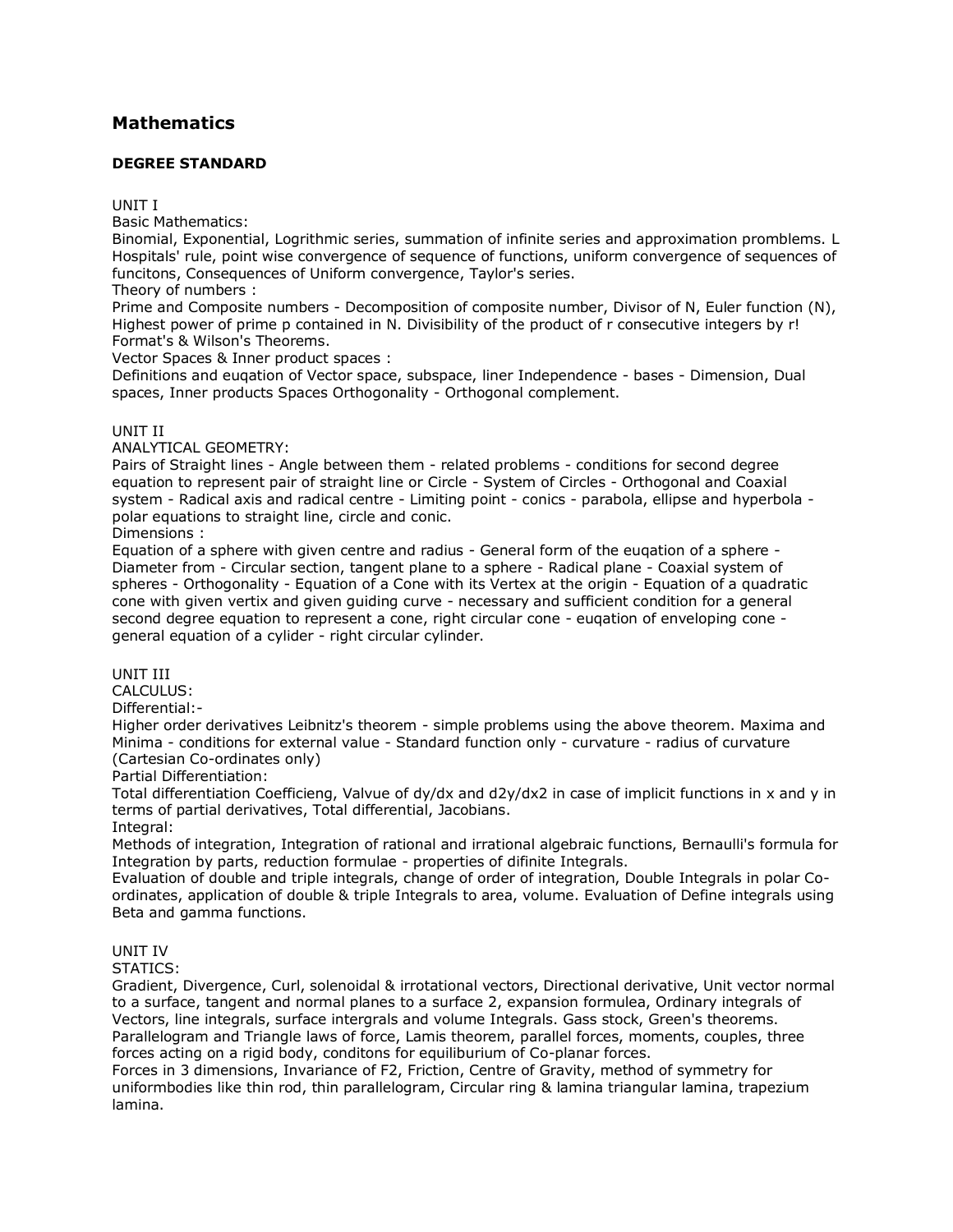UNIT V

REAL ANALYSIS:

Set and functions, sequences of real numbers - Definition, Limit, Convergent and divergent sequences, bounded sequences, monotonice sequence, series of real numbers, limit superior, Limit inferior, Cauchy, Sequence, convergent & divergent sequence, series with non-negative terms, alternating series.

Series of real numbers:

rearrangement of series, Tests of absolute Covergence.

Limits & matric spaces:

Limit of a function on the real line, matric spaces, limits in matric spaces. Continuous functions on matric spaces, functions continuous at a point on the real line, reformulation, function continious on a matric space, open sets, closed sets, Discontinuous functions on 'R' Connectedness, Complexness and Compactness.

### UNIT VI

OPERATIONS RESEARCH AND LINER PROGRAMMING:

Origin and development of O.R. - Nature and characteristics of O.R. Models in O.R. General solutions, methods for O.R. models - uses and limitations of O.R.

Linear Programming:

Formulation of problems, Graphical solution - standard form. Definition of basic solution. degenerate Simplex method, Definition of artifical variable.

Tranportation problem:

Definition solutions to transport problem - intial feasible solution - optimality test - Degenerary - Travelling sales man problem

Sequencing:

Processing n jobs through m machines.

## UNIT VII

ALGEBRA:

Set theory - Relations - types of relations - Venn diagram - Groups - Sub group - order of an element - cyclic groups - normal groups-quotient groups - order of a Group Lagrange's theorem homomorphism, automorphims, Cayley's theorm of permutation groups.

Rings:

Definition, examples - special classes of rings - Homomorphism, ideals and quotient rings - field of quotients of an integral domain - Euclidean rings.

Matrices:

Types of matrices - operation on matrices, singular and non singular matrices - Rank of a matrix and consistence of equation, eigen values & eigen vectors. Cayley - Hamilton theorem. Similar matrices, Diagonalisation of a matrix.

#### UNIT VIII

DIFFERENTIAL GEOMETRY:

Curvature, Radius and centre of curvature in Cartesian Co-ordinates, Evalute - curvature in Polar Coordinates, p-r equations, Angle between radius vector and tangent, Angle of intersection of two curves. Pedal equation of a curve, Envelopes, Asymptotes.

Polar Co-ordinates :

Equations of straight line, Circle in polars - equations of tangent, normal & polar Equations of Conics in polars - equations of tangent, normal, polar & asymptotes.

#### UNIT IX

DIRRERENTIAL EQUATIONS:

Ordinary differential equations - first order but not of first degree. Total differntial equation Pdx + Qdy + Rdz = 0, second order differential equations with constant Co-efficients. P.I. for the polynomials and eaxv, where V is Xn, Cos mx, Sin mx, n and m are constants. Differential equations of second order with variable Co-efficients. Partial differential equations - formation of partial differential equations by elimination - Laplace transforms - Inverse laplace transform.